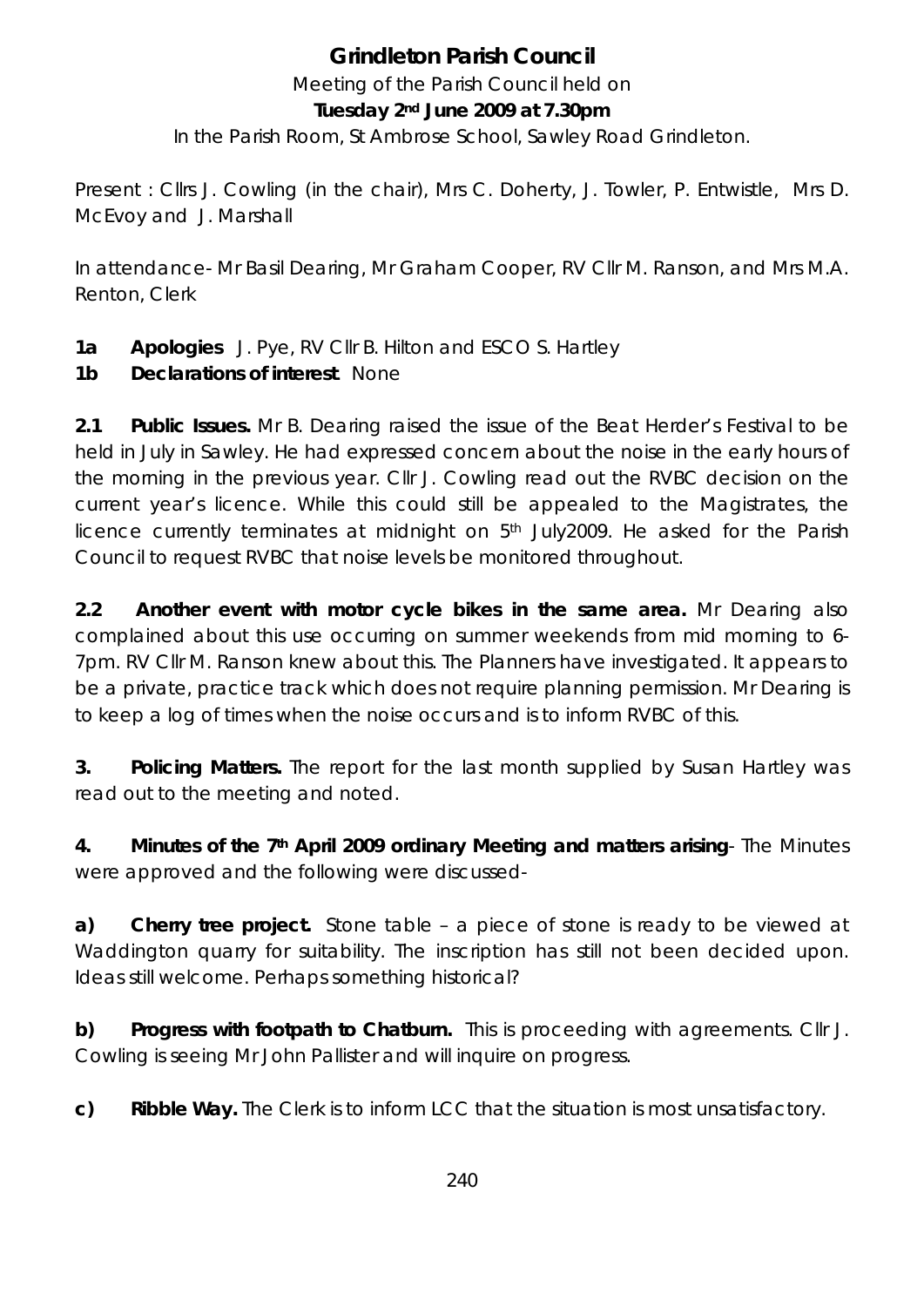**d) Road markings at the Schools.** The response from LCC about the unsightly road markings was read out. At St Ambrose school, these are not across the entrance. The Clerk is to inform LCC of this.

## **5. Planning Matters since the last meeting**

# **5.1 Current application was discussed-**

**5.1.1 3/2009/0401** Erection of new two storey dwelling on land adjacent to Orchard House (resubmission) at **Adjacent to Orchard House Slaidburn Road**. The application and plans were discussed at the meeting. There were no objections.

# **5.2 Observations made on planning applications since the last meeting.**

**5.2.1 3/2009/0256** Proposed change of use of part of the existing garden to provide off road parking for one vehicle, steps to join existing garden path and house and to provide storage area for 3 wheelie bins and housing for water and electricity meters at **4 Greendale View Main St Grindleton Lancashire BB7 2QY** 

The Parish Council had no objections and positively welcomed the provision of off road parking in line with the Parish Plan.

**5.2.2 3/2009/0278** Use of land for the siting of a caravan for use as self catering tourist accommodation at **Acre Hill Farm Lane Ends Bolton by Bowland BB7 4PH .** The Parish Council had concerns about this application being either the first step in the creation of a caravan site or becoming a permanent Residence. Conditions would be essential to ensure neither such development follows a planning permission granted for this.

**5.2.3 3/2009/0288 and 3/2009/0289** Proposed level standing/seating area ( resubmission) and Proposed level standing/seating area (Listed Building Consent) ( resubmission) at **Duke of York Brow Top Grindleton BB7 4QR** 

In principle, the Parish Council had no objections to this proposal but the levels shown do not work from the flat area of the development to the pavements at either end as shown. This needed clarification.

# **5.3 To note-**

**5.3.1 3/2009/0215** Proposed construction of a building for the storage and maintenance of farming and land machinery at **Causeway Farm Sawley Road Sawley BB7 4RS** application has been withdrawn for resubmission later with amend ments.

**5.3.2 Informal meeting with Adactus Housing re conversion of Methodist Chapel into 6/7 flats.** Representatives from the Parish Council met the housing association representatives to hear what was being proposed. The design itself was attractive but had very serious problems- access, parking, sitting out. The developers seem only to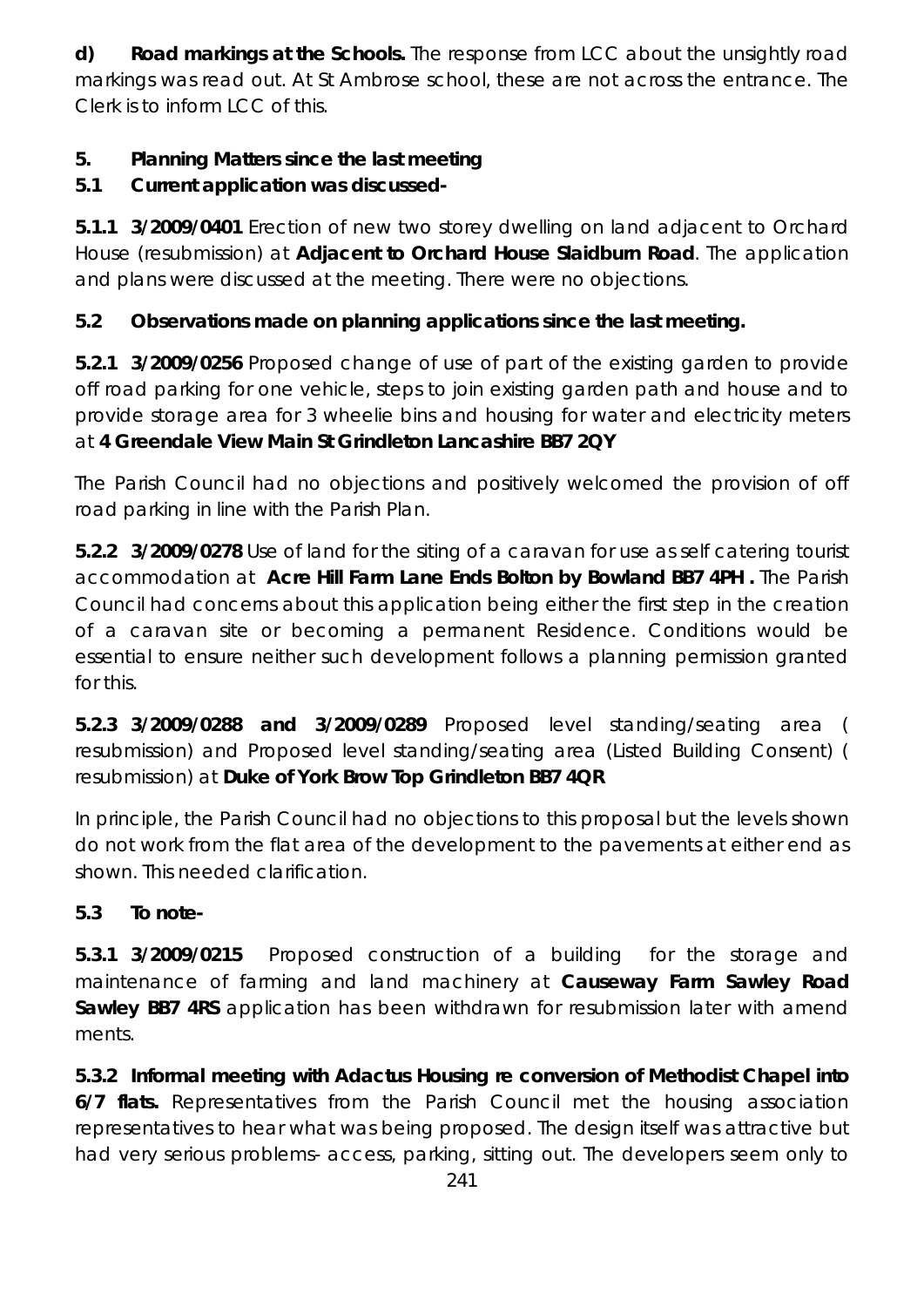have spoken with RVBC housing and not planning for basic requirements. In conclusion, it was difficult to see how the proposals could work without further land acquisition. Problems with burials also had not been addressed. Considerable concerns about access to and from Main St were expressed by the Parish Council.

**5.4 Appeal decision** Single storey kitchen extension at **The Barn, Hill House Sawley Road Grindleton BB7 4QS.** On appeal was refused- contrary to policies G1, ENV1 and H17 of the District Paln- would have a detrimental impact on original character of this traditional building and visual amenities of the AONB in which it is set.

#### **6 Financial Matters**

Prior to the payments below, the total balances stood at £13344.95

**6.a**- It was agreed **to transfer £5000** from the current account to the deposit account**.** 

| £1654.76        | <b>Whalley Parish Council</b>                              | Lengthsman in 2008/9. Final<br>payment                                                                   | S101 LGA 1972 |
|-----------------|------------------------------------------------------------|----------------------------------------------------------------------------------------------------------|---------------|
| £183.33         | Clerks Honorarium for<br>June/July                         | Total payment = $£202.93$                                                                                | S112 LGA 1972 |
| £19.60          | Clerks expenses                                            |                                                                                                          |               |
| (E11.55)        | <b>United Utilities plc</b>                                | Allotments water This was paid<br>after the April meeting as it<br>related to fixed charges. To<br>note. | S101 LGA 1972 |
| (E1000.00)      | St Ambrose PCC                                             | Contra with payment received<br>from RVBC for the<br>church. (Already given-to note)                     |               |
| £24.99<br>£3.75 | Mr G.J. Cooper                                             | Website-2 year domain fee to<br>be reimbursed totalling £28.74                                           | S101 LGA 1972 |
| £317.31         | Temperance Insurance<br>plc through Zurich was<br>selected | Insurance                                                                                                | S101 LGA 1972 |
| £60.00          | St Ambrose PCC                                             | Room hire for the year                                                                                   | S101 LGA 1972 |
| £2263.74        | <b>Total Known</b>                                         |                                                                                                          |               |

**6 b** The following payments were approved-

**6c** The questions in the Annual Return were considered, approved formally signed by the Chairman and the Clerk.

**6d** The Council received and considered **a risk assessment of the clerk's home working conditions.** This was approved**.** 

**7. Parish Plan- Traffic Issues.** The need for off street parking remains acute for Main Street and Meadoway. Some concern expressed that a recent planning application to provide an off street space had been refused (likely to be appealed). RVBC have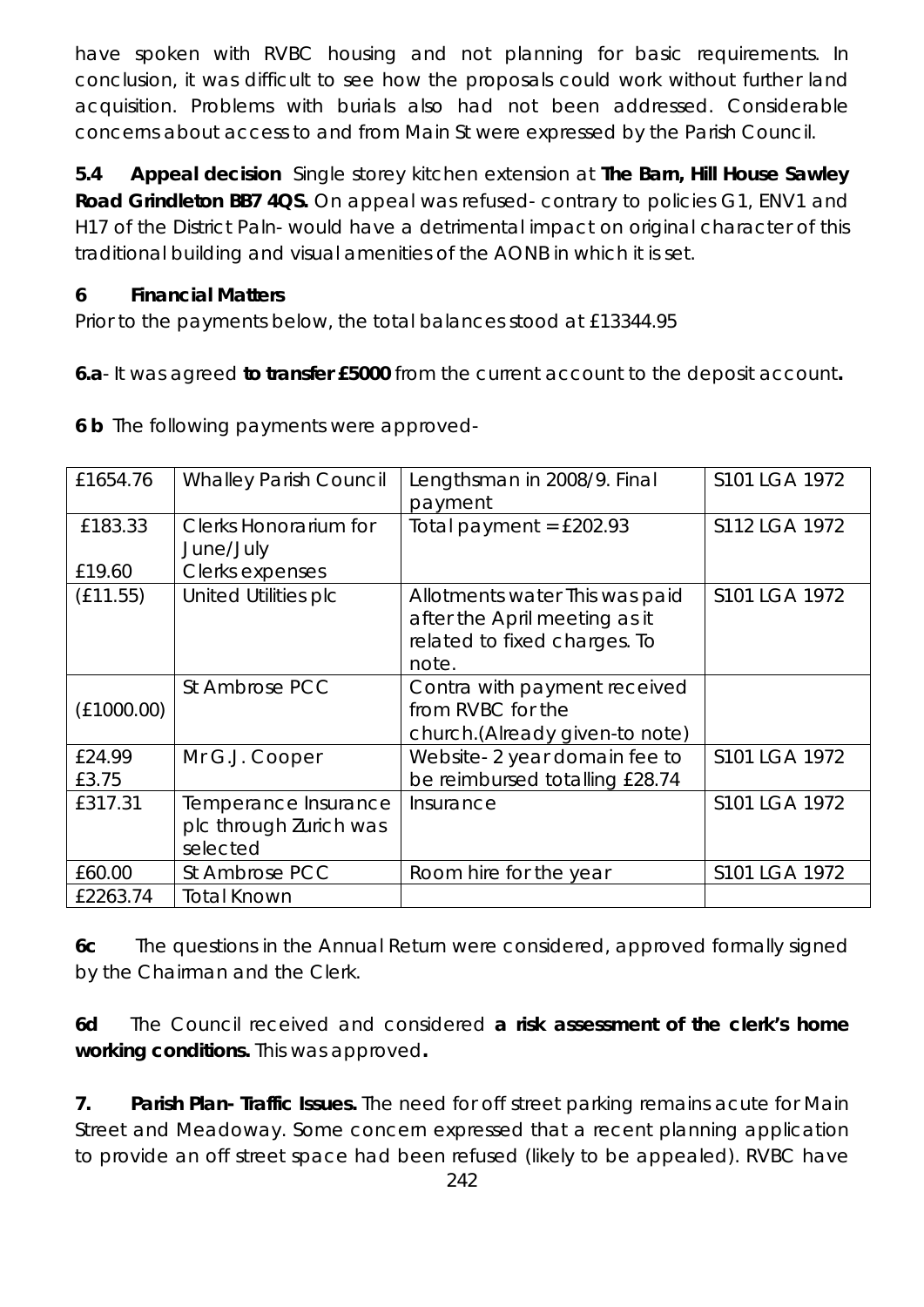transferred the Meadowside garages to Ribble Valley Homes. This is still seen as part of the solution to village parking with an open car park replacing under used garages. The Clerk is to raise this with Ribble Valley Homes.

# **8. Reports from outside bodies**

**a) Recreation Ground**. Cllr Mrs C. Doherty reported the Summer Sports and Social events will be this weekend. The Lengthsman is working well at the playing field.

**b) Grindleton Charities.** Cllr J. Cowling reported these are in the process of combining and refining the objects of one of the charities so that persons going onto further education can be assisted. Planning permission is also to be sought to convert the barn at Harrop Gate to 2 affordable houses.

**c) SLCC training for Clerks.** The Clerk had attended this. This had given information on alternative insurers and the need for a risk assessment of the Clerk's home working!

**d) The Speed Indicator Sign** The sign is out of action, being upgraded and repaired.

**e) Website.** Mr Graham Cooper reported this is going well with 20-30 views most days. He is seeking more historic pictures of Grindleton . John Whittaker, Cllr J. Pye and Chris Hall were mentioned as possible sources.

**f) Footpaths.** The Ribble Way is still closed technically but in practice, the public has made its own alternatives.

# **9. Correspondence requiring action**

**9.1 Selrap to assist the reopening of the Skipton-Colne link.** More transport links were supported but the Clerk in replying, is to ask about a more pressing need here for the Clitheroe to Skipton via Hellifield link to be reinstated.

**9.2 Equality Rights**. Noted.

**9.3 Bus Services**- to note the helpful reply from Chatburn. Cllr P. Entwistle reported that LCC officer Mr Ashley Weir is reviewing the 225 route from Clitheroe to Blackburn with the possibility of extending this to Clitheroe Hospital and perhaps to Grindleton? This should be actively encouraged.

# **10. Any other business for noting/future action only**.

**10.1 RVBC new delegated powers.** Cllr M. Ranson referred to these.

**10.2 Castle Museum.** This is now open and well worth visiting.

**10.3 Hedges.** This is a seasonal problem. Cllr J. Marshall reported some problem ones which he will discuss with owners he knows and give the Clerk details of another property to be written to.

## **To note- Date of the next meeting is Tuesday 4th August 2009 at 7.30pm**.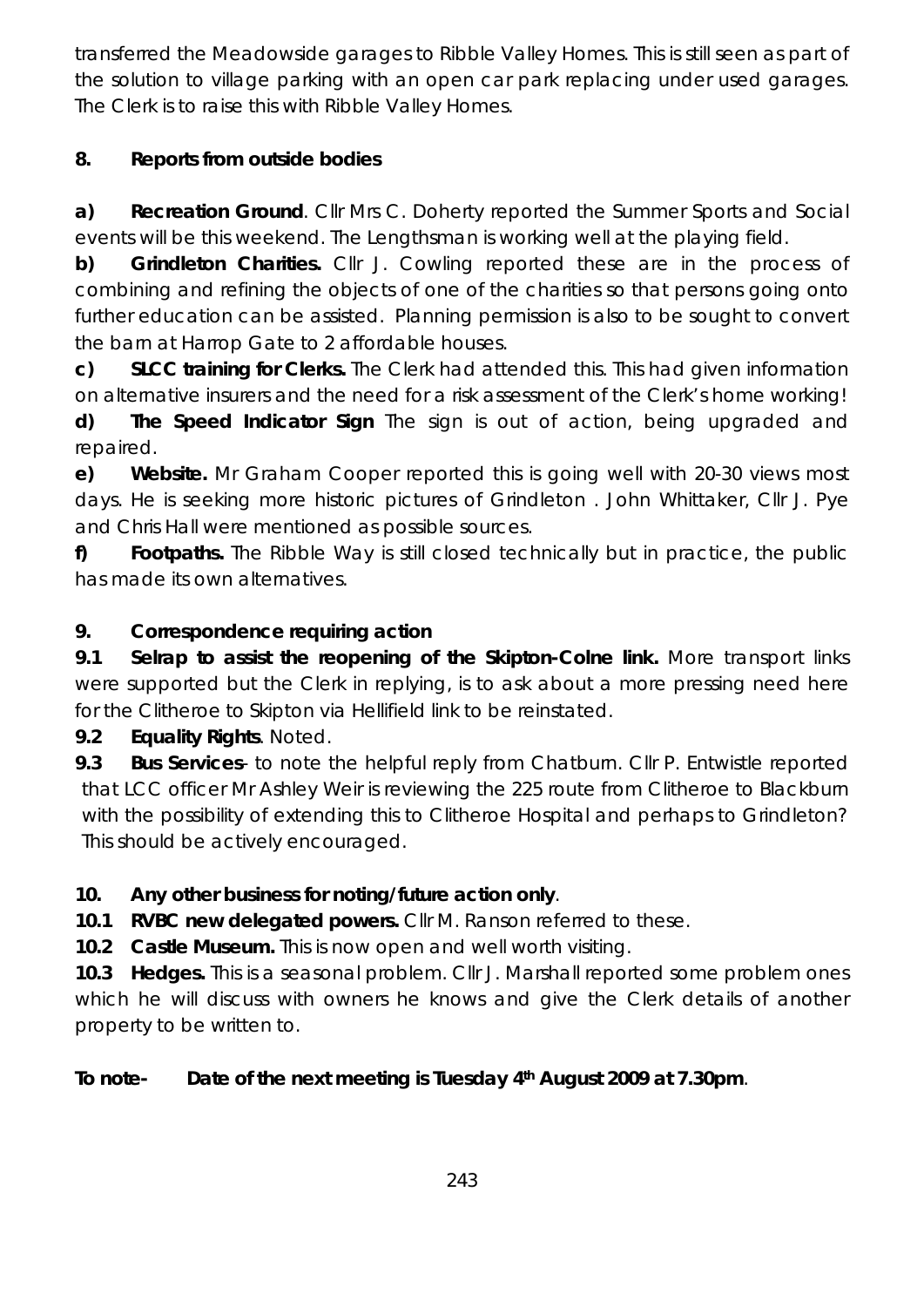### **Item 5 Planning Matters since the last meeting for 2nd June 2009 meeting**

### **5.1 Observations needed-**

**5.1.1 3/2009/0401** Erection of new two storey dwelling on land adjacent to Orchard House (resubmission) at **Adjacent to Orchard House Slaidburn Road Grindleton**. This application and plans was considered at the meeting. There were no objections.

## **5.2 Observations made on planning applications since the last meeting.**

**5.2.1 3/2009/0256** Proposed change of use of part of the existing garden to provide off road parking for one vehicle, steps to join existing garden path and house and to provide storage area for 3 wheelie bins and housing for water and electricity meters at **4 Greendale View Main St Grindleton Lancashire BB7 2QY** 

The Parish Council had no objections and positively welcomes the provision of off road parking in line with the Parish Plan.

**5.2.2 3/2009/0278** Use of land for the siting of a caravan for use as self catering tourist accommodation at **Acre Hill Farm Lane Ends Bolton by Bowland BB7 4PH . The** Parish Council had concerns about this application being either the first step in the creation of a site or becoming a permanent Residence. Conditions would be essential to ensure neither such development follows a planning permission granted for this.

**5.2.3 3/2009/0288 and 3/2009/0289** Proposed level standing/seating area( resubmission) and Proposed level standing/seating area (Listed Building Consent) ( resubmission) at **Duke of York Brow Top Grindleton BB7 4QR** 

In principle, the Parish Council had no objections to this proposal but the levels shown do not work from the flat area of the development to the pavements at either end as shown. This needed clarification.

## **5.3 To note-**

**5.3.1 3/2009/0215** Proposed construction of a building for the storage and maintenance of farming and land machinery at **Causeway Farm Sawley Road Sawley BB7 4RS** application has been withdrawn for resubmission later with amend ments.

**5.3.2 Informal meeting with Adactus Housing re conversion of Methodist Chapel into 6/7 flats.** Representatives from the Parish Council met the housing association reps to hear what was being proposed. The design itself was attractive but had very serious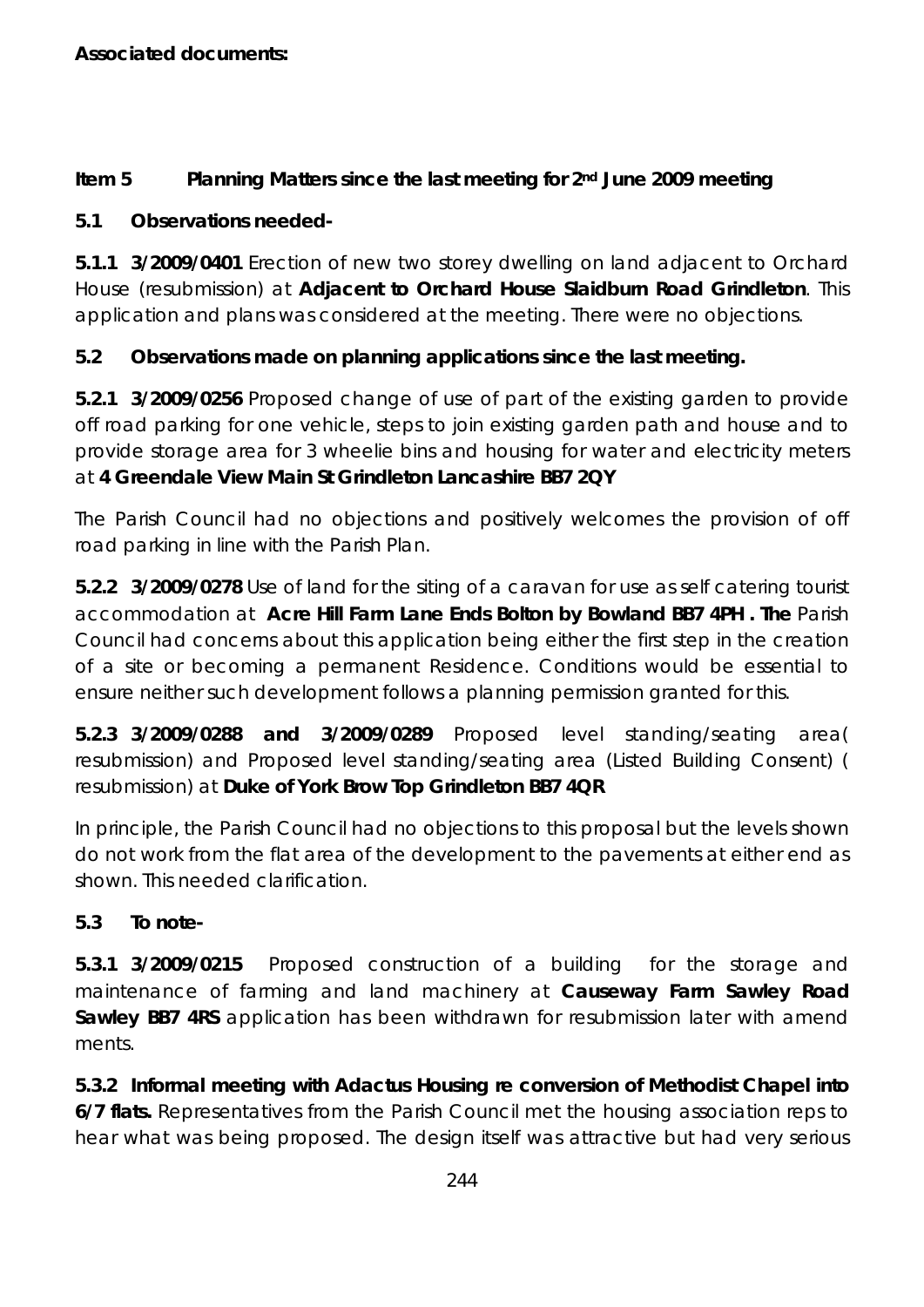problems- access, parking, sitting out. The developers seem only to have spoken with RVBC housing and not the planners for basic requirements. In conclusion, it was difficult to see how the proposals could work without further land acquisition.

**5.4 Appeal decision** Single storey kitchen extension at **The Barn, Hill House Sawley Road Grindleton BB7 4QS.** On appeal this was refused- as contrary to policies G1, ENV1 and H17 of the District Plan- would have a detrimental impact on original character of this traditional building and visual amenities of the AONB in which it is set.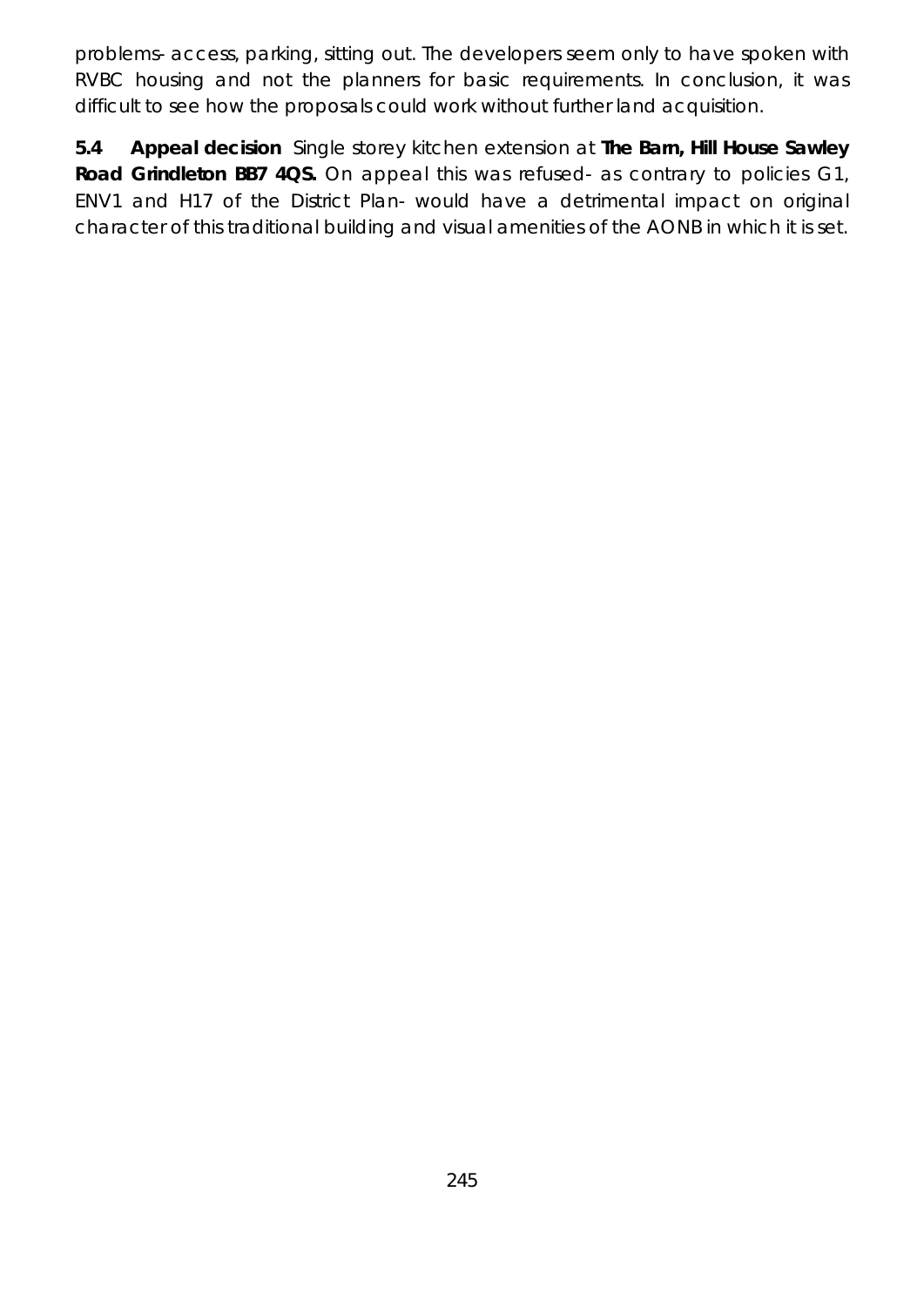## Item 6 **Grindleton Finance Matters for 2nd June 2009 meeting**

Current Account = £ 9622.84 Deposit Account= £ 3722.11 Total= £ 13344.95

Need to transfer £ 5000.00 to deposit account

#### **a)Payments for approval**

| £            | Who to                        | What for                     | Legal Power   |
|--------------|-------------------------------|------------------------------|---------------|
| £1654.76     | <b>Whalley Parish Council</b> | Lengthsman in 2008/9. Final  | S101 LGA 1972 |
|              |                               | payment                      |               |
| £183.33      | <b>Clerks Honorarium for</b>  | Total payment = $£202.93$    | S112 LGA 1972 |
|              | June/July                     |                              |               |
| £19.60       | Clerks expenses               |                              |               |
| £11.55       | United Utilities plc          | Allotments water This was    | S101 LGA 1972 |
|              |                               | paid after the April meeting |               |
|              |                               | as it related to fixed       |               |
|              |                               | charges. To note.            |               |
| £1000.00     | St Ambrose PCC                | Contra with payment          |               |
|              |                               | received from RVBC for the   |               |
|              |                               | church. (Already given-to    |               |
|              |                               | note)                        |               |
| £24.99       | Mr G.J. Cooper                | Website-2 year domain fee    | S101 LGA 1972 |
| £3.75        |                               | to be reimbursed totalling   |               |
|              |                               | £28.74                       |               |
| max(£325.45) | 2 quotes have been            | Insurance                    | S101 LGA 1972 |
|              | obtained- Allianz at          |                              |               |
|              | £325.45 and through           |                              |               |
|              | Zurich (Temperance) at        |                              |               |
|              | £317.31                       |                              |               |
| £60.00       | St Ambrose PCC                | Room hire for the year       | S101 LGA 1972 |
| Max£2271.88  | <b>Total Known</b>            |                              |               |

b) Annual Return- Needs to be read out and approved formally.

c) To receive and consider risk assessment for Clerk's home working conditions-

Council has some responsibilities for this.

| Cost                  |          |     | Total |      |
|-----------------------|----------|-----|-------|------|
| For June 09           | per unit | No. |       | Cost |
| Photocopying/printing | 0.10     |     | 90    | 9.00 |
| Telephone             | 0.10     |     | 14    | 1.40 |
| Postage               | 0.30     |     | Д     | 1.20 |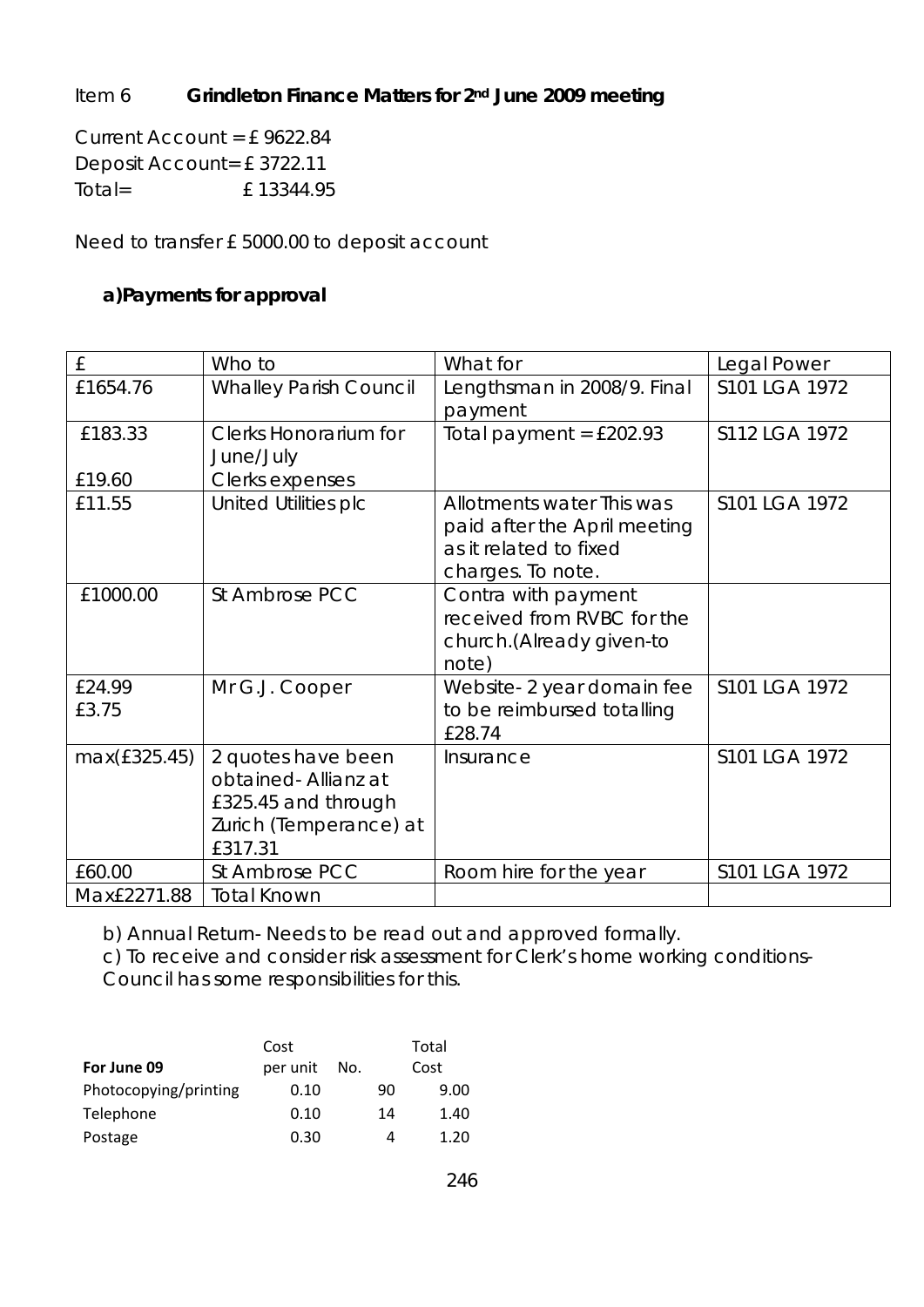| Part share of finance software |    |        |
|--------------------------------|----|--------|
|                                |    | 19.60  |
| 183.33                         | 1. | 183.33 |
|                                |    | 202.93 |
|                                |    |        |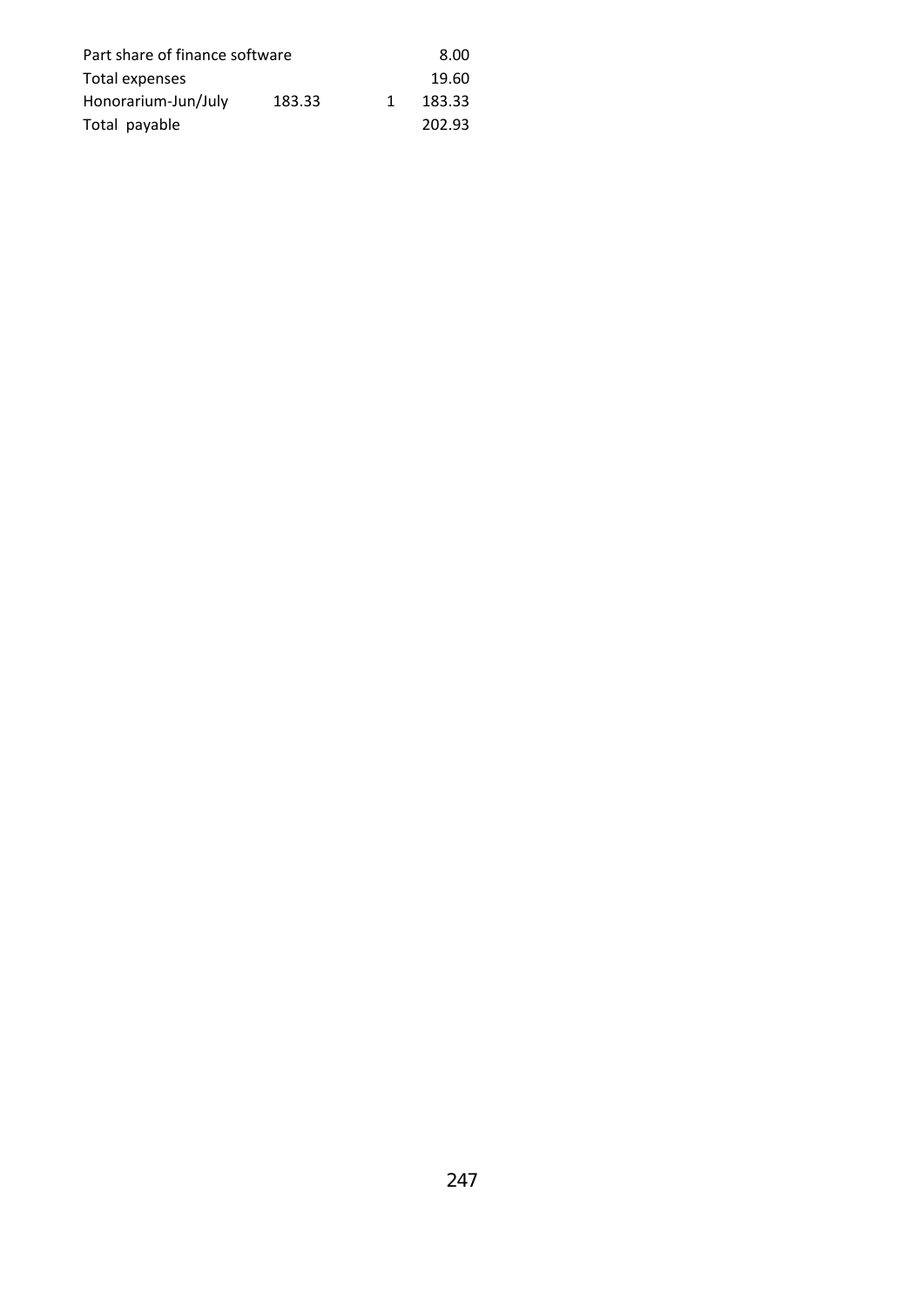#### **Home Workers Risk Assessment checklist**

### **Employee's Name: Mrs Mary-Ann Renton Date: 27th May 2009**

### **Work Area In Conservatory and shed at Tithe Cottage 4 Grindle ton Road West Bradford Lancs BB7 4TE**

|                                                       | Yes | <b>No</b> | N/A |
|-------------------------------------------------------|-----|-----------|-----|
| Are you able to safely position all necessary         |     |           |     |
| equipment and documents on your workstation?          |     |           |     |
| Is the workstation designed to provide you with       | Υ   |           |     |
| sufficient space to change position and vary          |     |           |     |
| movement?                                             |     |           |     |
| Is the work area free from trailing cables and leads? | Υ   |           |     |
| Is the area at right angles to the sun to above glare | Υ   |           |     |
| and reflection?                                       |     |           |     |
| Is the work area covered by a smoke alarm?            |     | N         |     |
| Is the work area free from heavy noise, fumes and     | Υ   |           |     |
| high temperatures?                                    |     |           |     |
| When seated at your desk can you move your legs       | ν   |           |     |
| and upper body together without twisting?             |     |           |     |

#### **Working Alone**

|                                                         | Yes | <b>No</b> | N/A |
|---------------------------------------------------------|-----|-----------|-----|
| Will the hours of work generally not exceed $8 - 9$ per | Υ   |           |     |
| day?                                                    |     |           |     |
| Will regular contact be made with your line manager     | V   |           |     |
| to prevent isolation, i.e. telephone communications,    |     |           |     |
| teleconferences, etc?                                   |     |           |     |
| Will you have access to a phone during the working      | Υ   |           |     |
| day to enable emergency calls?                          |     |           |     |
| Are external doors secured by a deadlock?               |     | N         |     |
| Are all accessible windows secured by key operated      | ∨   |           |     |
| locks?                                                  |     |           |     |

#### **VDU Operators**

| <b>Chair and Desk</b>                                         | Yes | No | N/A |
|---------------------------------------------------------------|-----|----|-----|
| Can you adjust the height of your chair?                      |     |    |     |
| Can you adjust the height and angle of the backrest?          |     | N  |     |
| Is the chair stable with a "5 star" base fitted on wheels   Y |     |    |     |
| or glides?                                                    |     |    |     |
| Does the chair support your back when seated?                 |     |    |     |